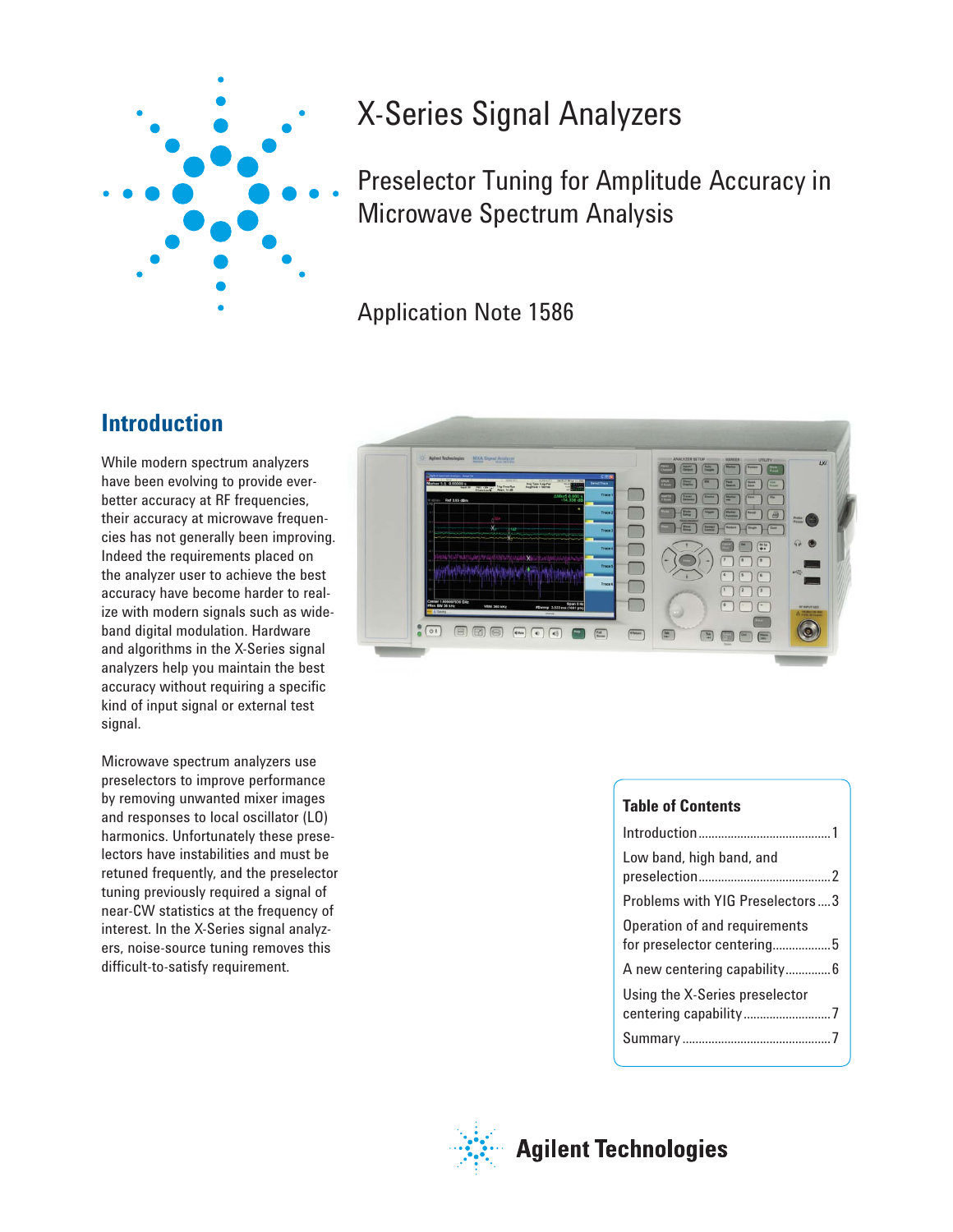#### Low Band, High Band, and Preselection

Modern spectrum analyzers operating up to 26.5 GHz have a "low band" and a "high band" signal path, as shown in the simplified block diagram, Figure 1.

The "low band" in the X-Series signal analyzers covers frequencies up to 3.6 GHz. In low band, the signal is upconverted to a high IF (5.1225 GHz), then downconverted to an IF of 322.5 MHz. This double conversion scheme dramatically reduces mixer image responses.

"High band" frequency ranges cannot practically be built with the same block diagram as low band because the first IF amplifier would have to work at a frequency where the amplifier noise and distortion would inevitably be higher than users want. The alternative block diagram is a single conversion to the IF frequency as shown in Figure 1. In this block diagram, image responses in the first mixer are spaced by only twice the IF frequency, or about 600 MHz. Such images are unacceptable in a general purpose spectrum analyzer. Thus the tunable preselector (band-pass filter) is used to filter out the images.

This filter is built using YIG (yttriumiron-garnet) technology. Spheres of YIG material act to filter the signal with a passband frequency that is controlled by a magnetic field.



**Figure 1: Block diagram of low-band/high-band spectrum analyzer front end**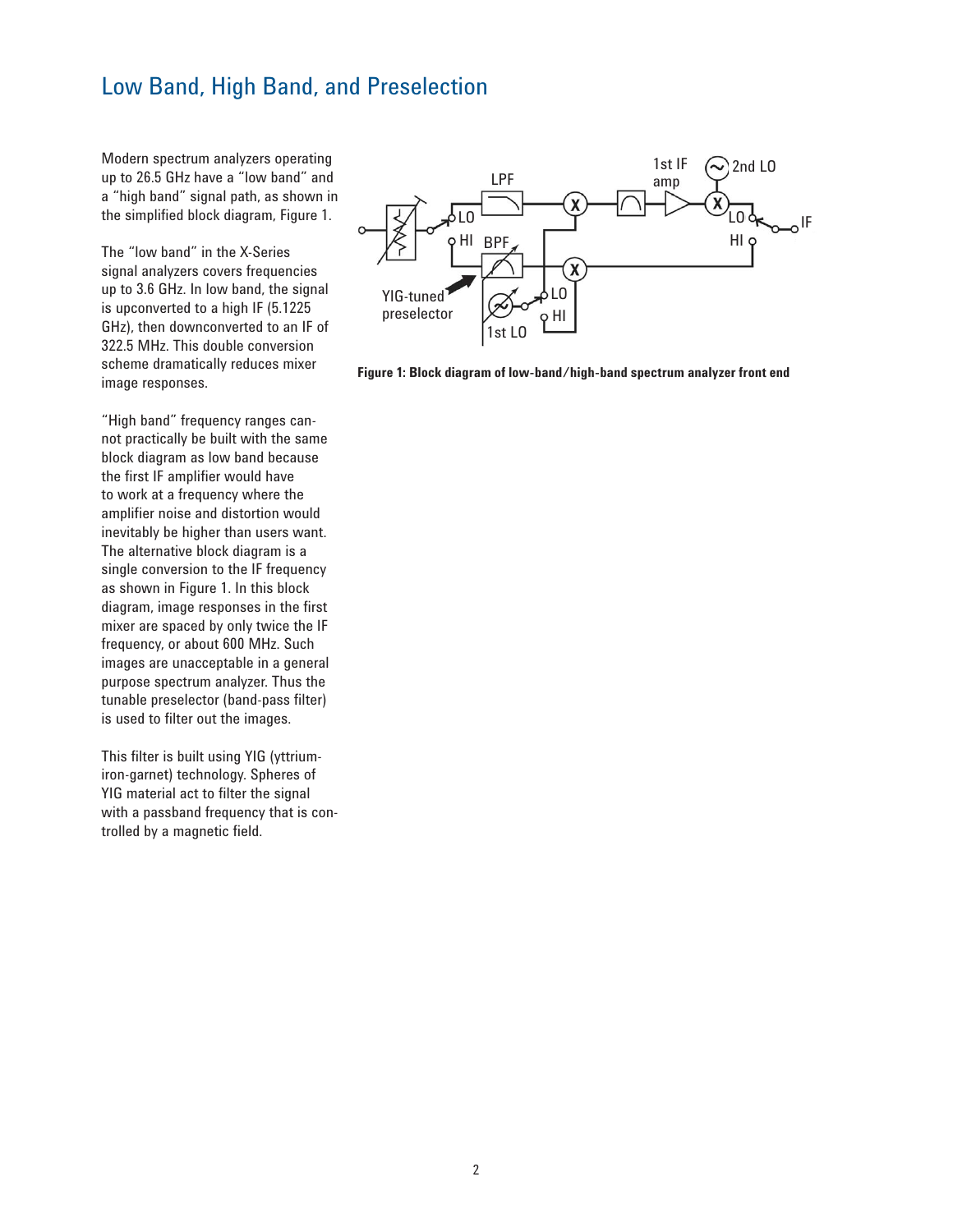## Problems with YIG Preselectors

YIG preselectors usually have a passband width of about 40 to 80 MHz. When used at frequencies up to 26.5 GHz, the required Qs of the resonators are very high. This high Q is accompanied by amplitude and frequency instabilities.

Post-tuning drift is one form of instability. The magnet used to tune the resonant frequency of the YIG spheres heats up or cools down as the selected frequency is changed. The temperature change of the magnet affects the dimensions of the magnet and thus the magnetic field strength, and thus the frequency of the filter tuning.

Mechanical aging of the magnet/ sphere structure works in the same way to cause further instabilities.

Also, the relationship between the tuning current and the filter center frequency is not perfectly modeled by any simple algebraic function. Therefore even without tuning instabilities, there are tuning errors. The result is that frequency tuning errors lead to amplitude errors, as demonstrated in Figure 2.



**Figure 2A: Typical passband response of a YIG-tuned preselector**



**Figure 2B: YIG preselector passband response changes**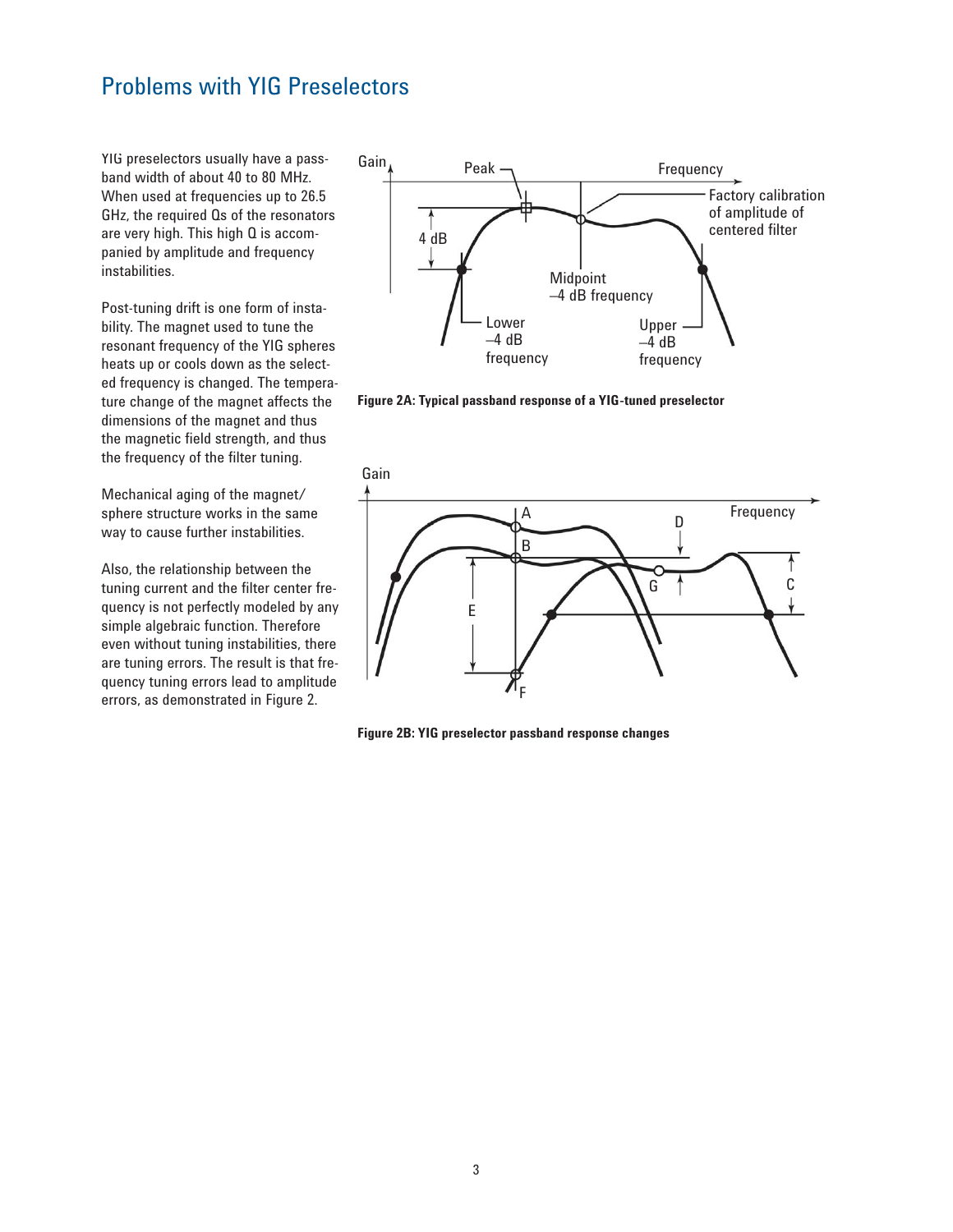### Problems with YIG Preselectors (continued)

Figure 2A shows a typical YIG filter response. The x-axis is frequency, but because frequency is nearly proportional to tuning current, the x-axis can also be thought of as being tuning current. In this example, small tuning current errors map to amplitude errors proportional to the slope of the passband shape at the operating point. The design operating point is the midpoint between the –4 dB response points, because this design is highly robust regarding tuning errors.

The YIG filter can be adjusted by the user of a modern spectrum analyzer. The user may adjust the operating current directly, or he may execute a "preselector center" operation. A "centering" operation, whether done manually or with the automated preselector center key, acts to optimize the robustness of tuning by centering the preselector passband. The robustness of centering and the convenience of having a centering key make centering preferred over peaking. Factory calibration of amplitude response is performed using centering; therefore, peaking would give poorer amplitude accuracy.

The X-Series signal analyzers make this centering operation (and the amplitude accuracy it offers) more practical and accessible through new hardware and algorithms described in the section "A New Centering Capability" on page 6.

Figure 2B demonstrates how important centering can be. In this figure, point A shows the response used for factory calibration of frequency response. This point is on the response curve of a new analyzer at room temperature. Its horizontal location is at the midpoint between the –4 dB (relative to peak) response frequencies.

Point B is on a congruent curve, displaced vertically to indicate the expected total system response changes when the ambient temperature is changed. The influences of post-tuning drift and aging, in addition to ambient temperature changes, could result in the curve with point F on it. In this case, the amplitude error can be quite large. This error is indicated as length E, which is the difference between the response points B and F.

To improve amplitude accuracy, the analyzer should be recentered. Dimension C shows the location of the –4 dB points relative to the peak of the new tuning curve. Recentering results in response as shown with point G. The new error is now distance D, which is much smaller than the distance E.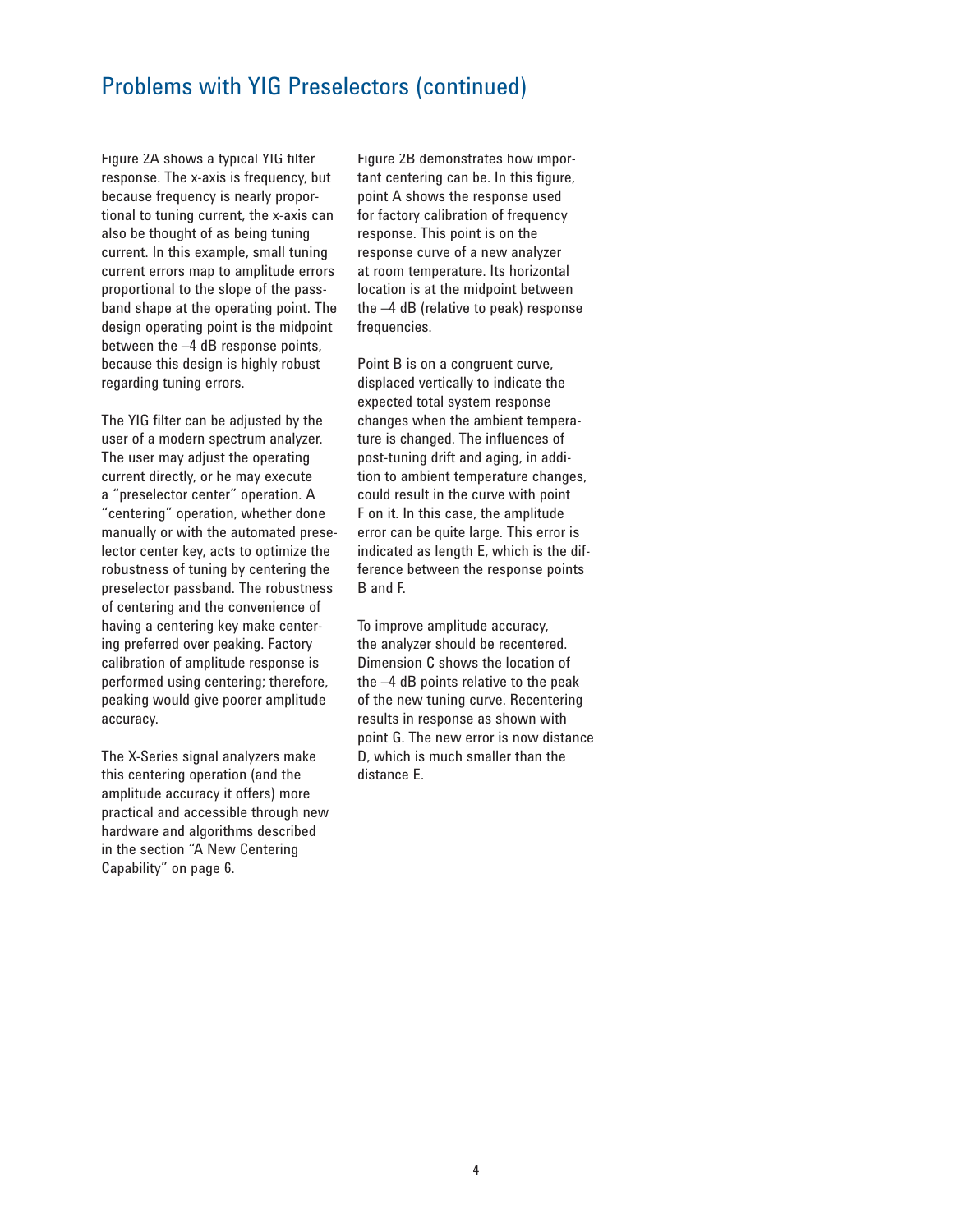## Operation of and Requirements for Preselector Centering

The "preselector centering" algorithm measures the filter response in order to optimize the tuning. It assumes a CW-like input signal, and observes the relative response as the tuning current is swept. It searches this relative response curve for the –4 dB points, and centers the tuning between these points.

The input signal is required to have amplitude stability during the duration of the sweeping portion of the centering operation. This stability must be well under a decibel so that amplitude variations are not mistakenly treated as passband shape variations. The signal must have minimal frequency modulations as well, for similar reasons. While modulations that are well under 1 MHz in width are acceptable, wideband digital modulations can cause tuning errors. Finally, the signal must have a good signal-tonoise ratio.

These constraints on the input signal can be a problem in practical measurement applications, leading to measurements with significantly reduced amplitude accuracy. Centering cannot occur when measuring low-level harmonics, for example. Centering cannot be used to measure spot noise density. It can't work with increasingly common digital communications signals such as OFDM, W-CDMA, or TDMA formats. It can't work with most radar signals.

Thus, while spectrum analyzer specifications for amplitude accuracy only apply following a preselector center operation, such operations are often impractical without the additional centering algorithms and hardware built into the X-Series signal analyzers.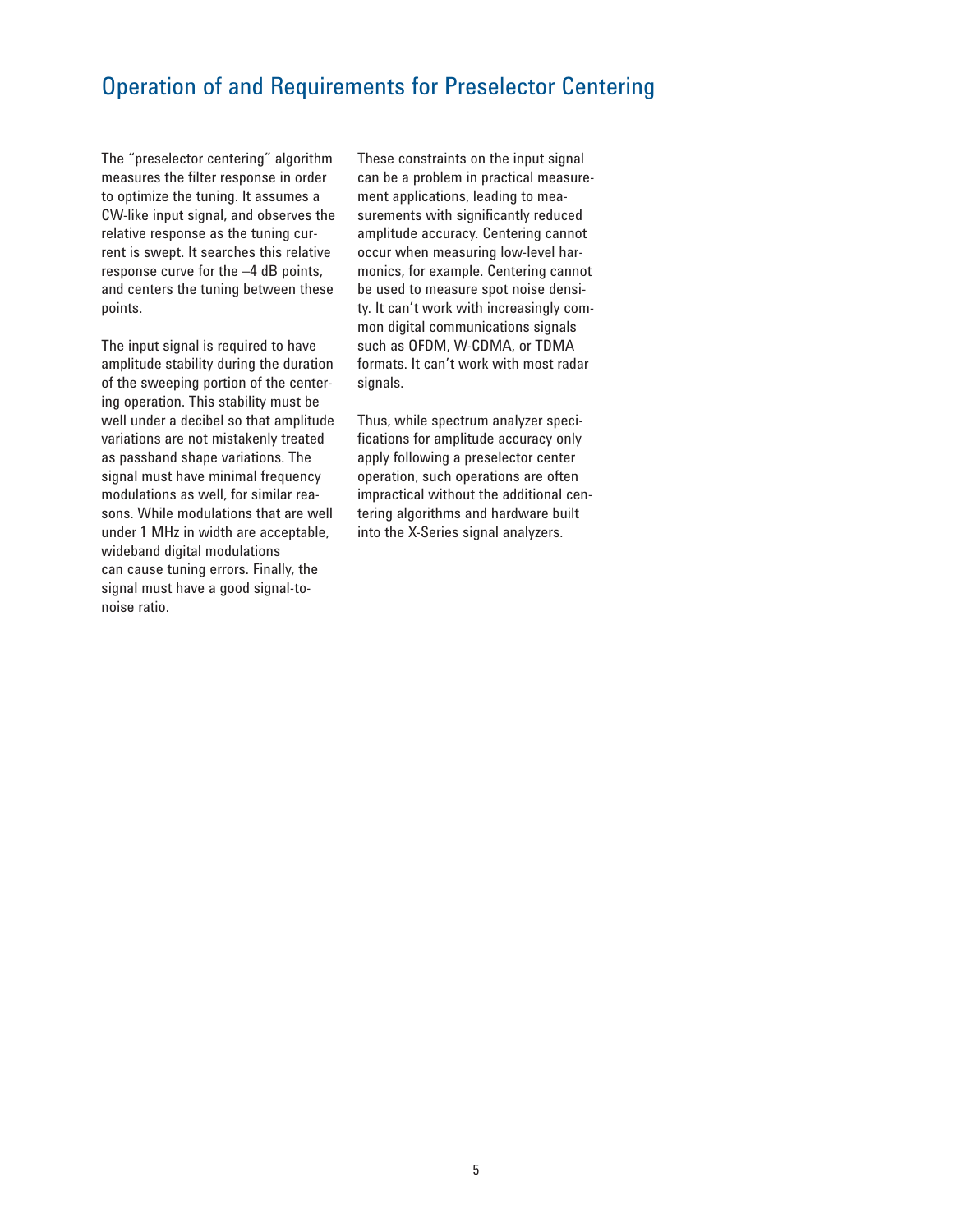## A New Centering Capability

If the analyzer had a full-range CW signal generator to use for preselector centering, the user would never need to provide a suitable signal. Unfortunately, such a capability isn't economically feasible; however by employing a broadband noise generator and a new centering algorithm, centering without strict signal requirements can be accomplished economically. The block diagram for this new approach, used in the X-Series signal analyzers, is shown in Figure 3.

At first glance, you might think that a noise source wouldn't help tuning. After all, the amount of noise coming out of the filter is nearly independent of the tuning current. But the frequency distribution of that noise does change. The amount of noise that makes it to the IF will vary with the tuning current. See Figure 4.

By analyzing the curve of Figure 4, a preselector centering algorithm can center the passband using just the noise source.

Centering can be invoked at every frequency of interest to the user. But the built-in noise source also allows the factory calibration for the overall tuning curve to be implemented in the analyzer and be rerun at will, instead of only on a return to a fully equipped facility. Thus, the effects of aging and (to a much lower level of significance) ambient temperature changes can be removed by running the "characterize preselector" operation occasionally. With a well-characterized preselector, centering is rarely even needed. Not needing to re-center is even more convenient than a centering operation that doesn't require CW-like signals.



**Figure 3: A noise source is added to the block diagram**



**Figure 4: The noise in the IF depends on the analyzer noise floor and the filter tuning**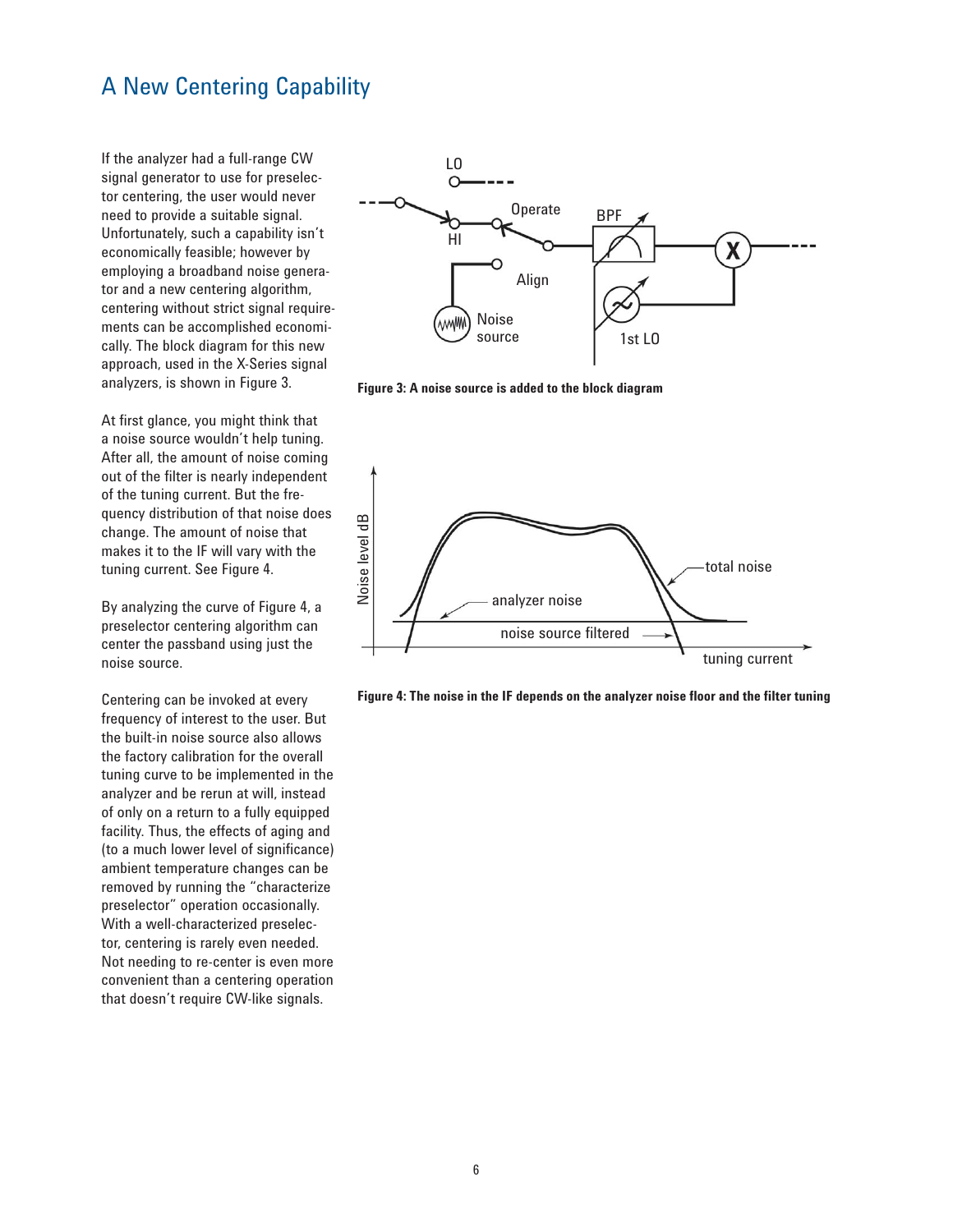## Using the X-Series Preselector Centering **Capability**

#### Preselector centering should be manually invoked whenever you want the best (specified) amplitude accuracy for signals in the X-Series' high band, or frequencies above 3.6 GHz.

Traditional centering operations require a signal at the frequency of interest, with a level that is within about 30 dB of the analyzer reference level. The analyzer marker is placed on this signal to identify it and the centering algorithm is invoked by a "Presel Center" softkey on the menu associated with the Amplitude hardkey. An alternative, for non-CW signals, is the "Presel Adjust" operation (and softkey of the same name), where the preselector is manually adjusted without the use of the automatic centering algorithm. This adjustment is normally made by "peaking" the amplitude response and, as described above, is not as robust of a technique for achieving the best amplitude accuracy.

Centering operations are virtually identical for the X-Series signal analyzers, except that no external signals are required, and there is no need for switching input signals or for discon-

necting/reconnecting cables to the source being measured. The frequency of interest is typically the analyzer's center frequency, and so it is usually not necessary to activate the marker and move it to the signal of interest. Simply press the Amplitude hardkey followed by the "Presel Center" softkey.

The manual "Presel Adjust" function is also available in the X-Series signal analyzers and operates as it would with other spectrum analyzers, but without the need to supply a signal during adjustment.

Note that the preselector is in the signal path (and adjustments are useful) only if the analyzer is operating at frequencies over approximately 3.6 GHz. The preselector centering and adjustment softkeys are "ghosted' and inactive if the analyzer is measuring lower frequencies.

#### Summary

With the addition of a noise source and a new tuning algorithm, the Agilent X-Series signal analyzers can meet their respective microwave amplitude accuracy specifications in the measurement of all signal types, not just high amplitude nearly-CW signals. For example, in measuring a 40 MHz wide digitally modulated signal at a frequency of 6 GHz, the measurement accuracy without effective preselector centering is not specified and might be worse than –10 dB, while proper centering improves the figure to the warranted ±1.5 dB.